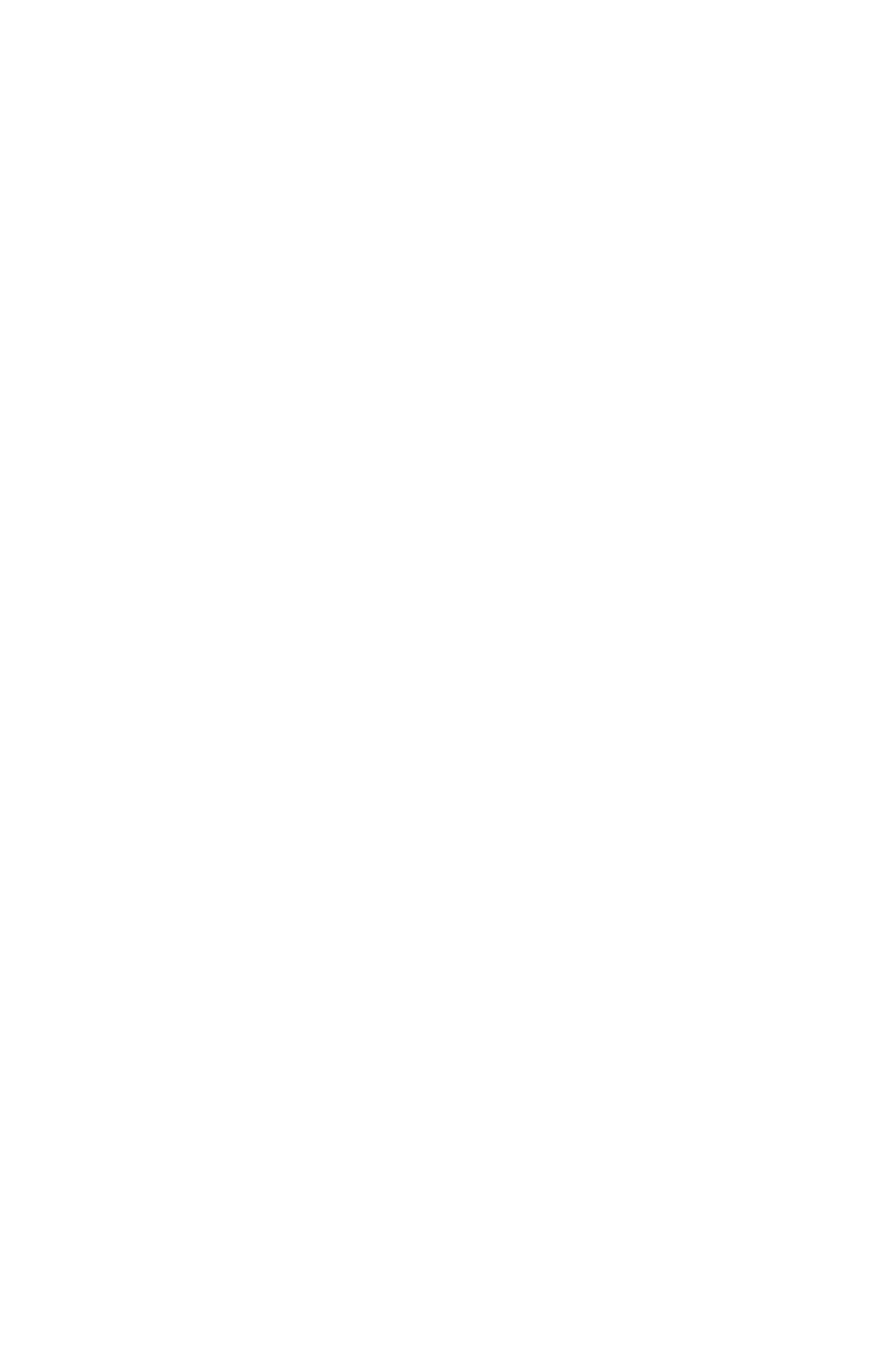## The Facts About Antibiotics in Livestock & Poultry Production

Consumers are rightfully asking many questions about how livestock and poultry are raised and we want to answer those questions. Few issues are as complex, however, as the issue of antibiotic use in livestock and

poultry production. Meat and poultry companies recognize – and share – consumers' desire for safe meat and poultry products that will nourish their families. While antibiotics are as necessary for livestock and poultry health as they are for human health, meat and poultry producers realize

Meat and poultry producers realize the importance of using antibiotics judiciously to ensure their continued effectiveness.

the importance of using antibiotics judiciously to ensure their continued effectiveness in animals and people.

This brochure provides well-referenced information to help you sort fact from fiction, to learn about changes under way in the meat and poultry industry and to help you make the best choices from the diverse options in America's abundant meat case.

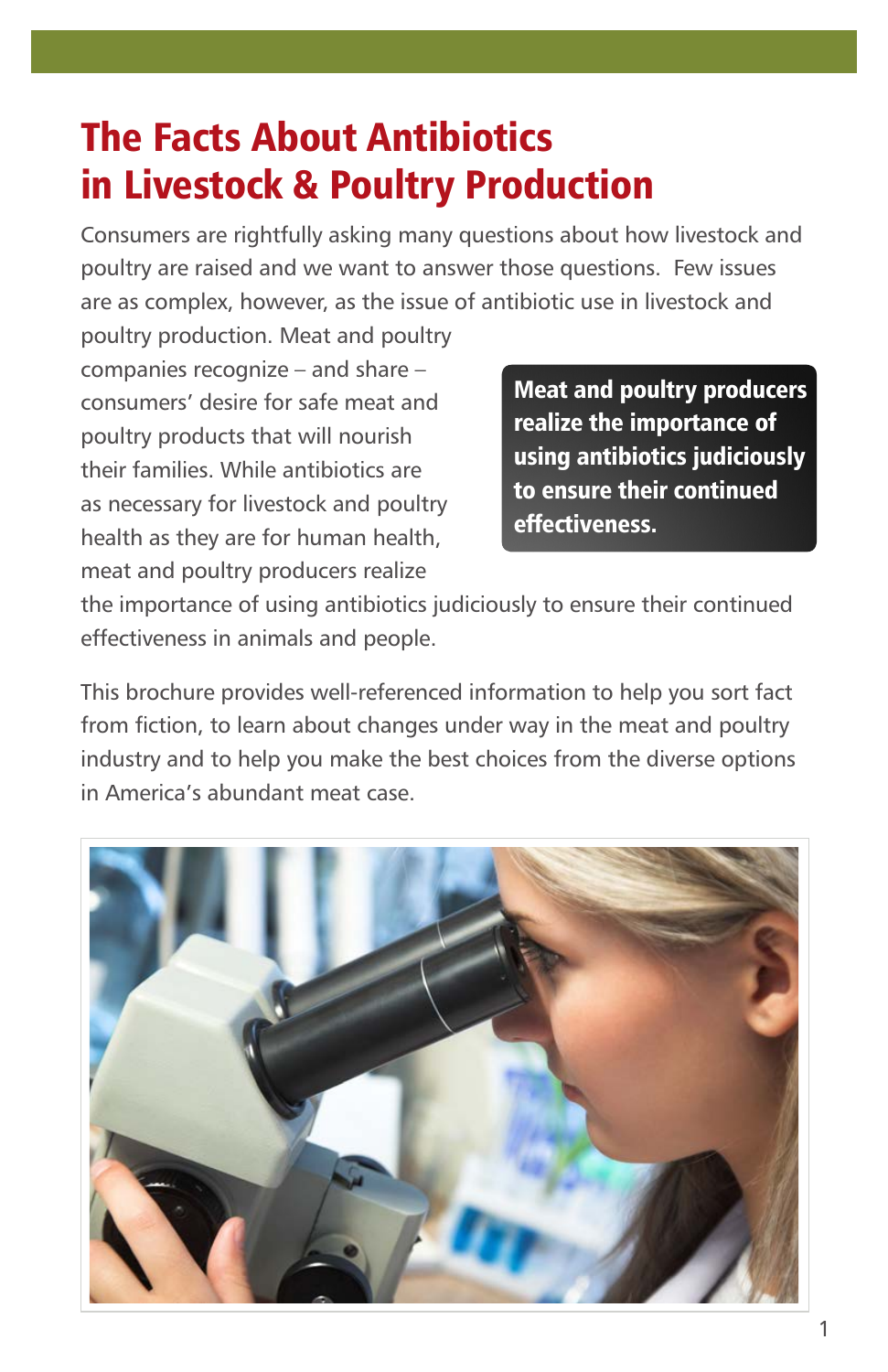## **History**

Antibiotics are substances that can destroy bacteria. They are widely used for the prevention, control and treatment of diseases and infections. While our understanding of how antibiotics work has expanded in recent decades, antibiotics are not new. Centuries ago, ancient Egyptians, Chinese and Central American Indians used molds to treat infected wounds, though they did not understand how or why these molds were effective.

In the late 1880s, scientists began to identify antibiotics derived from molds and set in motion a new chapter in medical treatment. It wasn't until the 1940s, however, that penicillin, which is derived from a mold, became commercially available. Its widespread use to treat infections saved many military personnel injured or wounded during World War II.

In the 20th century, livestock and poultry producers also incorporated antibiotics into their comprehensive animal husbandry practices that also

include clean water and nutritious food for their animals, shelter from heat and cold, vaccinations and medical treatment when needed.

But some have raised concerns that antibiotics may be used too often.<sup>1</sup> An analysis<sup>2</sup> published as a letter to the *New England Journal of Medicine* by officials from the



Centers for Disease Control and Prevention (CDC) and IMS Health shows that U.S. doctors are prescribing enough antibiotics to treat four out of five Americans every year, and the authors say the data suggests they are being overused in humans. Health care providers prescribed 266.1 million courses of antibiotics in 2014. A 2016 CDC report<sup>3</sup> found at least one third of prescriptions given to people are unnecessary.

<sup>1 &</sup>quot;The spread of superbugs," The Economist, March 31, 2011, accessed at http://www.economist.com/node/18483671.

<sup>2</sup> U.S. Outpatient Antibiotic Prescribing, 2010, New England Journal of Medicine, April 11, 2013, http://www.nejm.org/doi/full/10.1056/NEJMc1212055.

<sup>3</sup> Fleming-Dutra, K., et al. (2016). "Prevalence of Inappropriate Antibiotic Prescriptions Among US Ambulatory Care Visits, 2010-2011." JAMA: the Journal of the American Medical Association 315(17): 1864-1873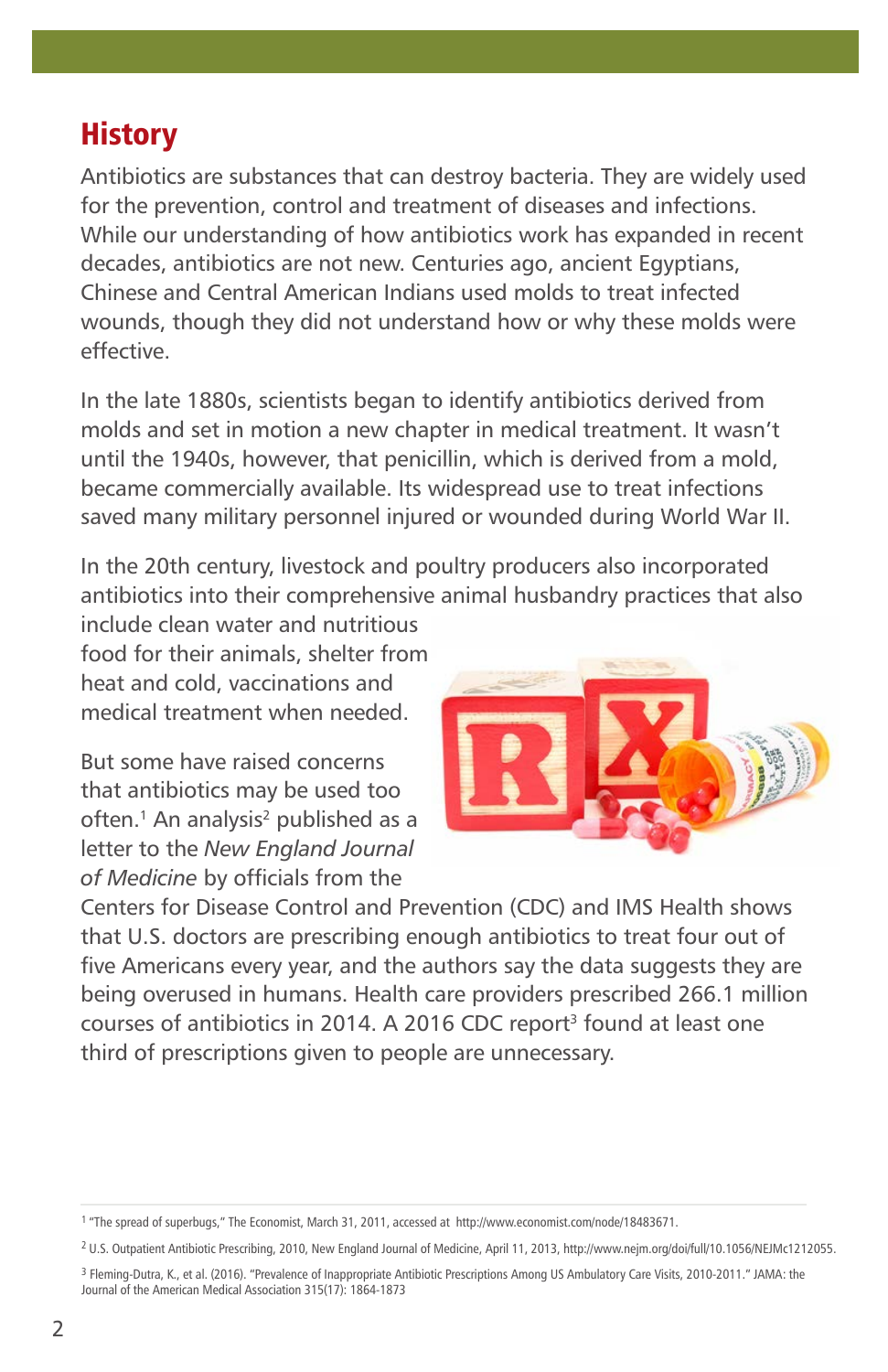#### Why Do Antibiotics Require Caution?

Like the rest of the animal kingdom, species of bacteria have many different characteristics that vary widely. Some antibiotics can be extremely effective against certain bacteria but may not work to treat other bacteria. That's why it is important to treat problem bacteria with the correct antibiotic.

In general, the ability of bacteria to develop defenses against assaults from antibiotics makes ongoing research critical.

Experts say that giving high doses of antibiotics to treat infections – an approach long thought to be the best strategy to "knock out" an infection – may actually trigger some bacteria to become resistant. In simple terms, in the face of a threat to survival, some bacteria put up their best defenses. Other bacteria are naturally resistant to certain antibiotics.

Another reason for caution: when an antibiotic is administered, it impacts the entire population of bacteria in the body. When some bacteria that are susceptible to the antibiotic are destroyed, other bacteria may thrive because there is less competition and they begin to multiply. Sometimes, these remaining bacteria are resistant to one or more antibiotics and a larger problem can develop.

Resistance develops in bacteria when they are challenged, but not destroyed, as they might be with the wrong antibiotic, with too low a dose or too short a course of treatment, which is why antibiotic prescription bottles often say, "Finish all medications."

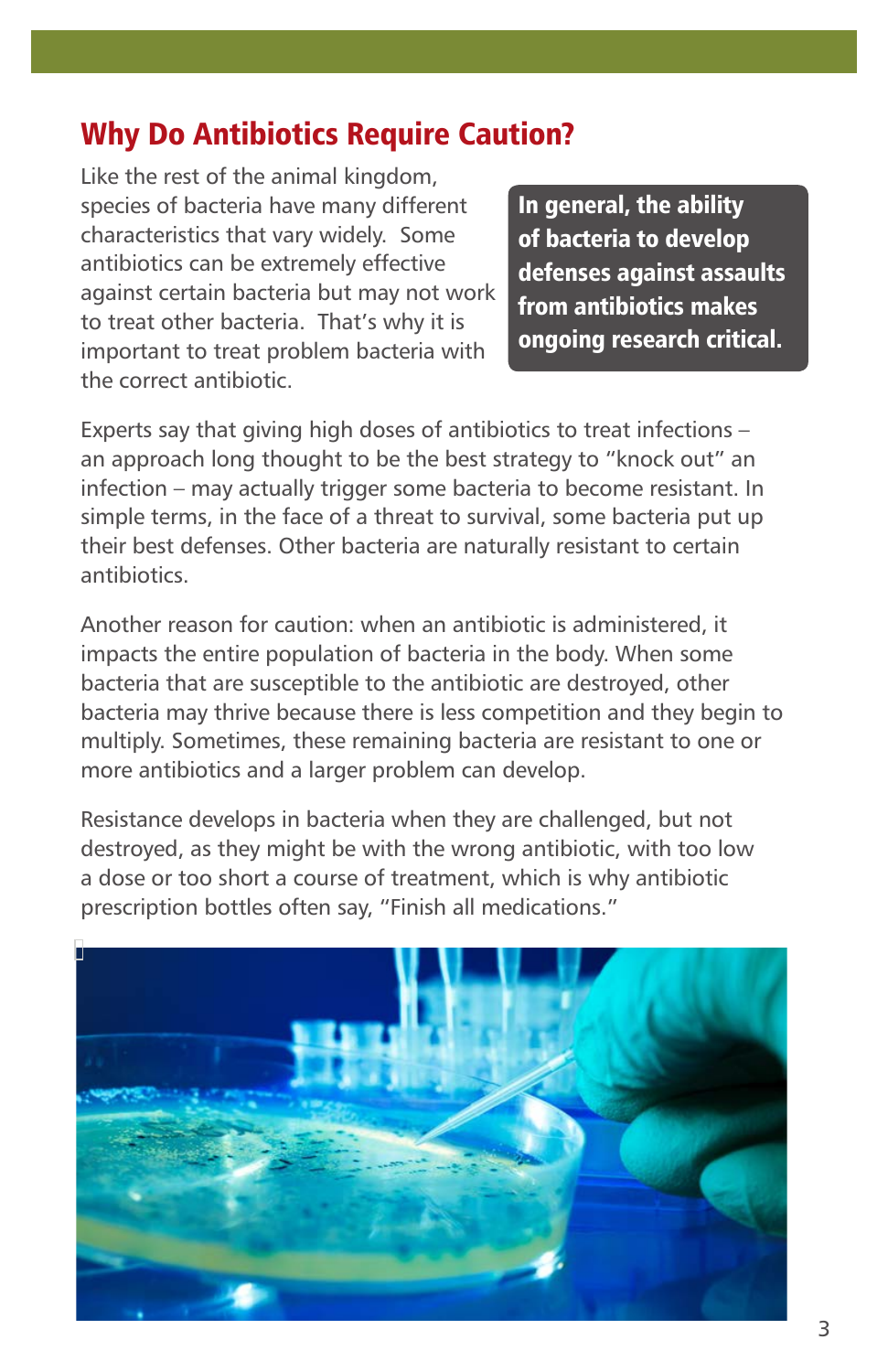## Veterinary Use and Oversight

Like people, animals become ill and can develop conditions similar to common human infections like pneumonia, skin infections and others. Most pet owners have experienced the need to give their cats and dogs antibiotics to treat infections. Livestock and poultry are no

Because livestock and poultry are consumed for food, regulatory and veterinary oversight of the use of antibiotics is particularly strict.

different. Not providing antibiotics when needed would harm a sick animal's well-being and could cause a more widespread infection in other animals in a home, herd or flock.

Because livestock and poultry are consumed for food, regulatory and veterinary oversight of the use of antibiotics is particularly strict. The Food and Drug Administration's (FDA) Center for Veterinary Medicine must approve all antibiotics used for food producing animals. There are four broad categories of antibiotic use:

**Treatment** – antibiotics are given to **treat** an animal with a diagnosed illness.

**Control** – antibiotics can be given to **control** the spread of an illness on a farm or ranch in the face of an outbreak.

**Prevention** – because livestock and poultry share water and feed troughs and seek close contact with one another by licking, laying on each other and even rubbing snouts and noses, illnesses can spread rapidly. Sometimes, veterinarians recommend using antibiotics to **prevent**  diseases at times when livestock are particularly at risk, like during weaning from the mother. Swift, preventive actions often mean livestock will receive fewer antibiotics than they would have if they had not received a preventive dose.

**Growth Promotion** – The use of some antibiotics can destroy certain bacteria in the gut and help livestock and poultry convert feed to muscle more quickly causing more rapid **growth**. As of January 2017, this class of use is no longer permitted by the FDA. All drug manufacturers have agreed to this guidance and are no longer selling medically important antibiotics for growth promotion purposes. The North American Meat Institute and its members support this move.

<sup>4</sup> http://www.fda.gov/AnimalVeterinary/NewsEvents/CVMUpdates/ucm535154.htm.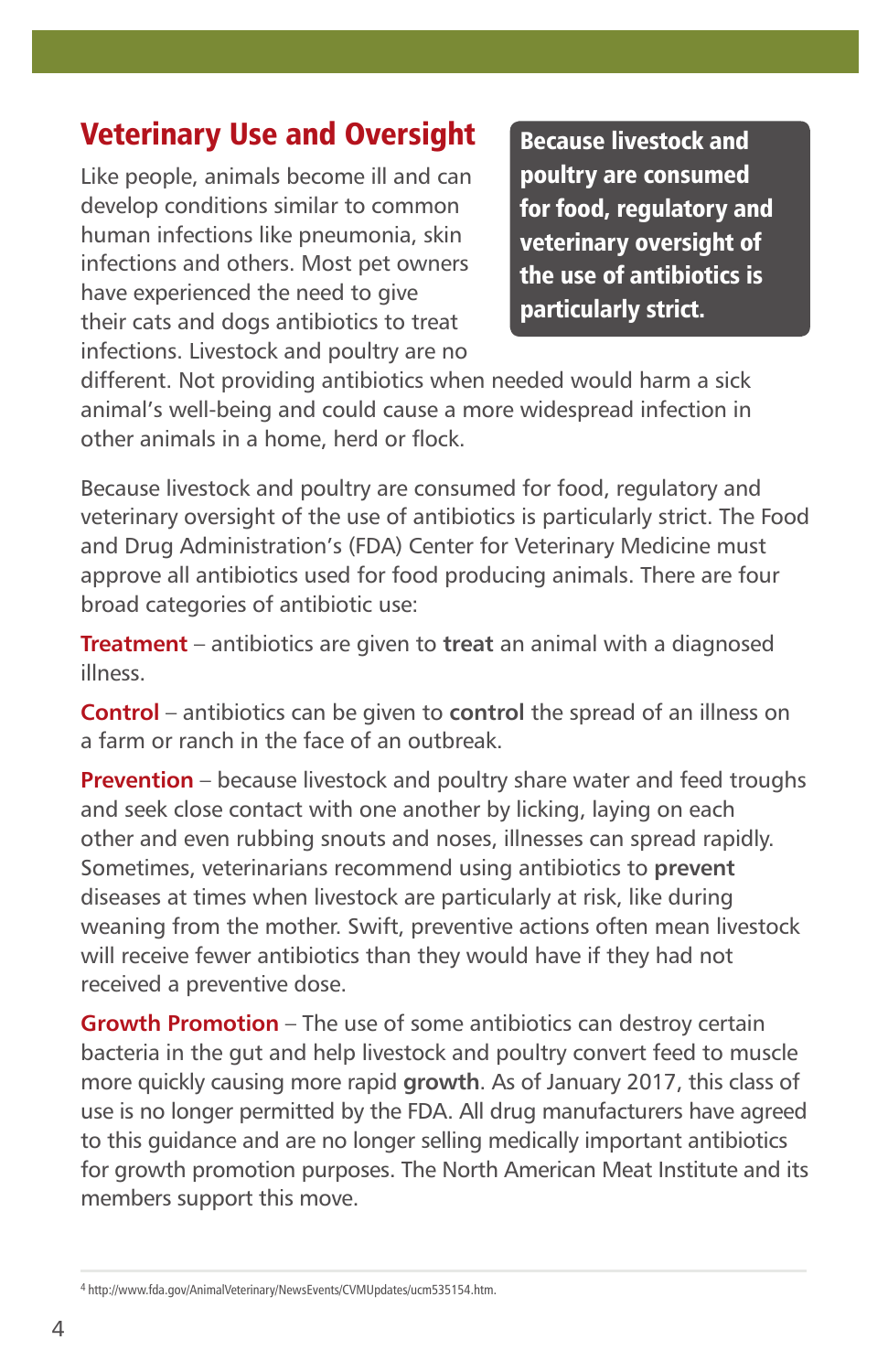

## Medical, Veterinary and Regulatory Oversight

Antibiotics, whether used in humans, livestock or poultry, are overseen by physicians and veterinarians to ensure that they are used appropriately. While many in the public health community urge doctors to use restraint in prescribing antibiotics, many physicians report that patients demand them even when they are not warranted and they feel pressured to satisfy their patients.<sup>5</sup> According to the Centers for Disease

As of January 2017, the use of medically important antibiotics for growth promotion is no longer permitted by the FDA. The North American Meat Institute and its members support FDAs's decision.

Control and Prevention (CDC), "Every time a person takes antibiotics, sensitive bacteria are killed, but resistant germs may be left to grow and multiply. Repeated and improper uses of antibiotics are primary causes of the increase in drug-resistant bacteria." 6

In September 2013, the CDC released a new report called *Antibiotic Resistance Threats* in the United States. According to the report, 50 percent of all the antibiotics prescribed for people are not needed or are not optimally effective. In releasing the report, CDC Director Thomas Frieden, MD, said, "Right now the most acute problem is in hospitals. And the most

<sup>5</sup> Injudicious antibiotic use: An unforeseen consequence of the emphasis on patient satisfaction, http://www.sciencedirect.com/science/article/pii/S0149291802850159

<sup>6</sup> Centers for Disease Control Web site, downloaded at http://www.cdc.gov/getsmart/antibiotic-use/fast-facts.html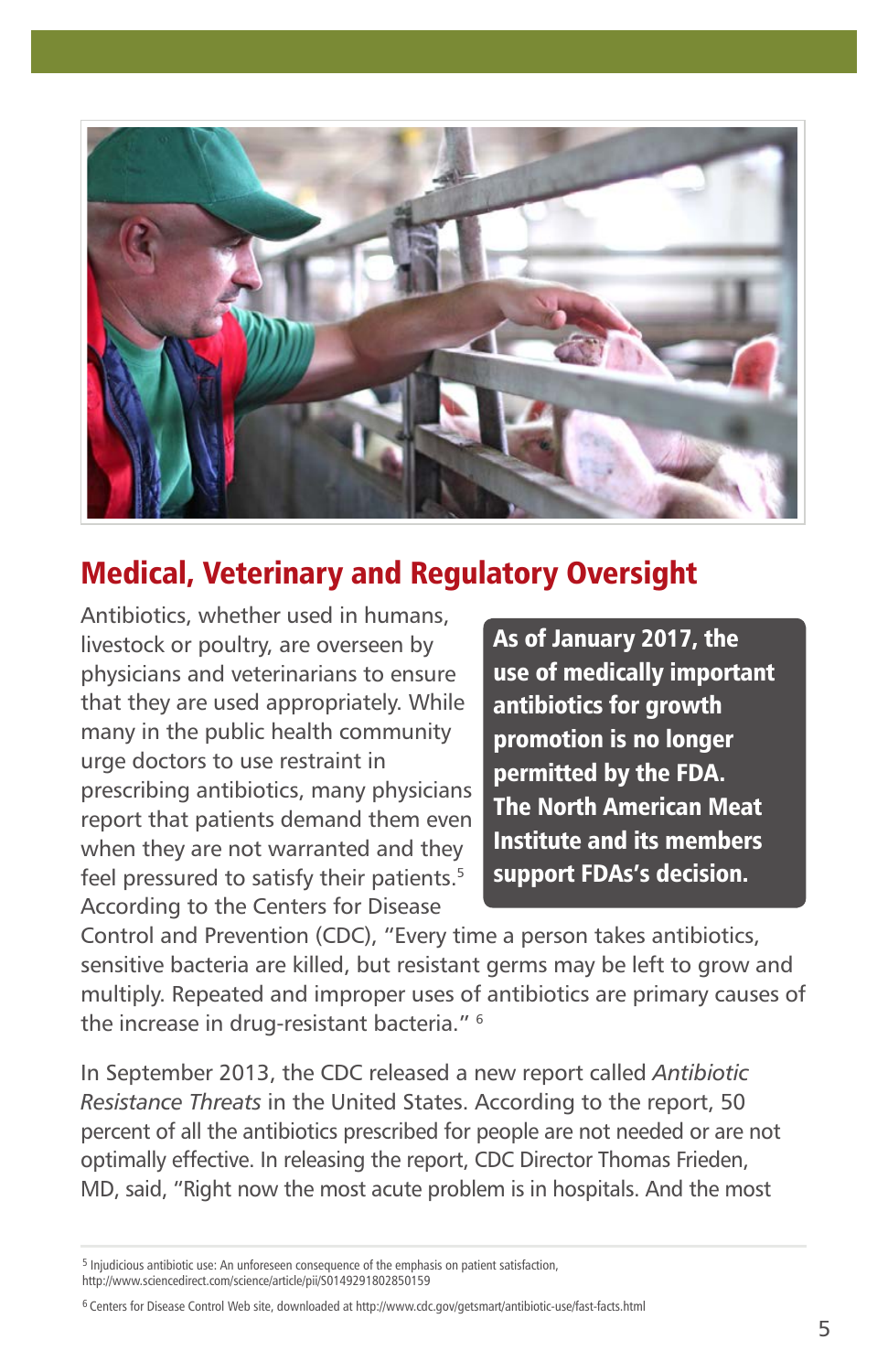

resistant organisms in hospitals are emerging in those settings, because of poor antimicrobial stewardship among humans."

The report expressed concern about the use of medically important antibiotics for growth promotion in animal production and said they should be phased out, an effort that has now been completed by the FDA and drug manufacturers and that the meat industry supports.

Clearly, it is essential that veterinarians exercise their medical judgment and careful

"Right now the most acute problem is in hospitals. And the most resistant organisms in hospitals are emerging in those settings, because of poor antimicrobial stewardship among humans."

Thomas Frieden, MD, director, Centers for Disease Control and **Prevention** 

oversight of antibiotic use in livestock and poultry production. FDA has taken steps to expand the role of the veterinarian in managing antibiotics given to food-producing animals. In addition, antibiotic use for growth promotion is being discontinued. As of January 2017, all medically important antibiotics must be prescribed by a veterinarian. NAMI and its members support FDA's efforts to increase veterinary oversight of all antibiotic use.

Despite claims to the contrary, data show limited overlap in antibiotics given to humans and animals, which offers additional protection.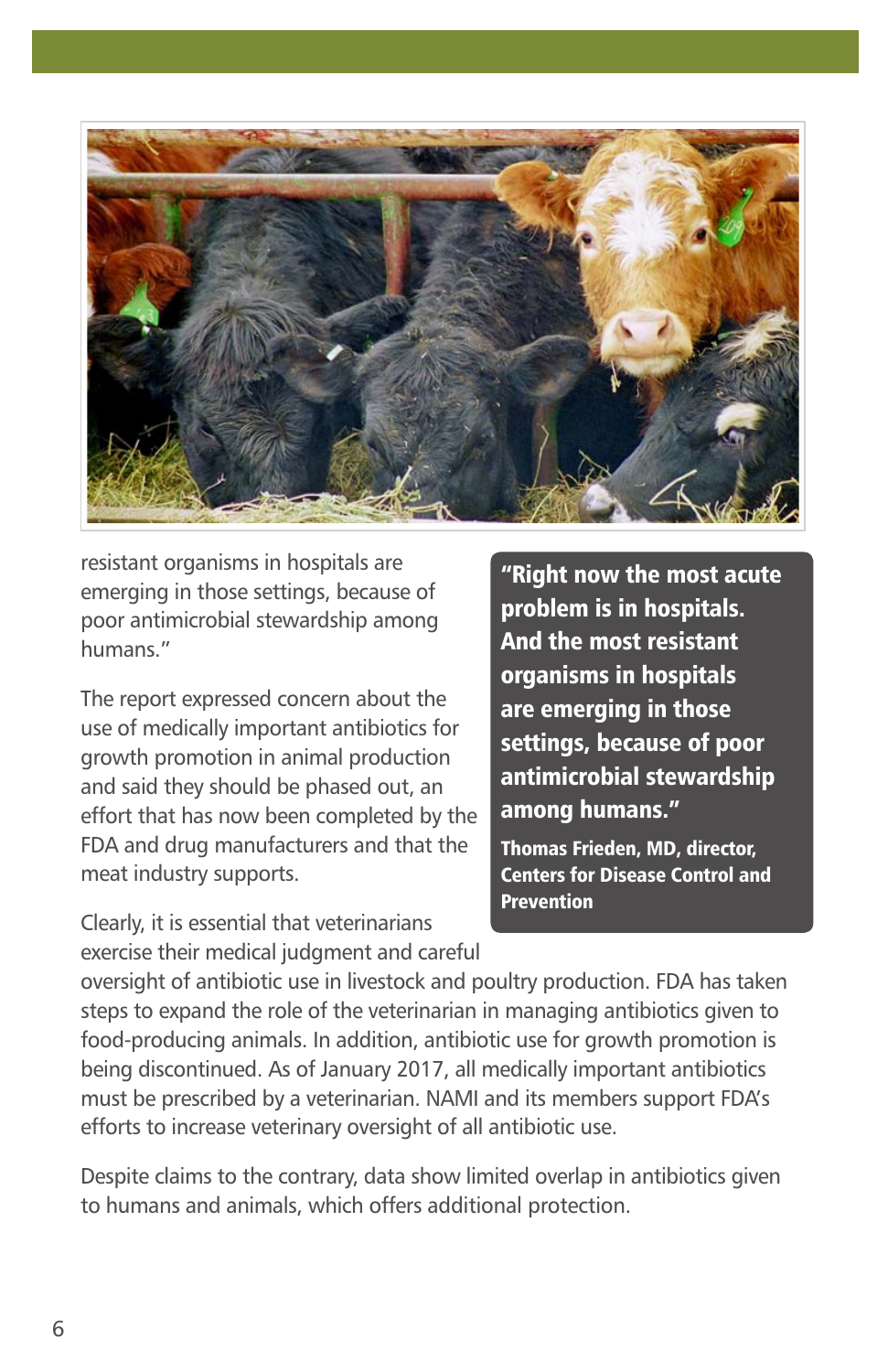

### Antibiotics Used in Humans and Animals

The vast majority of antibiotics are used either in people or in animals – not both.

| <b>Use By Volume</b> | <b>Humans</b> | <b>Animals</b> |
|----------------------|---------------|----------------|
| <b>Penicillins</b>   | 44%           | 6%             |
| Cephalasporins       | 15%           | Less than 1%   |
| Sulfa                | 14%           | 2%             |
| Quinolones           | 9%            | Less than 1%   |
| <b>Macrolides</b>    | 5%            | 4%             |
| <b>Tetracyclines</b> | 4%            | 44%            |
| lonophores*          | 0%            | 30%            |

Sources: 2015 Summary Report on Antibiotics Sold or Distributed for Use in Food Producing Animals, downloaded at http://www.fda.gov/ downloads/ForIndustry/UserFees/AnimalDrugUserFeeActADUFA/UCM534243.pdf and Drug Use Review, Food and Drug Administration, Center for Drug Evaluation and Research, Office of Surveillance and Epidemiology, April 5, 2012, downloaded at http://www.fda.gov/downloads/Drugs/ DrugSafety/InformationbyDrugClass/UCM319435.pdf

\*Ionophores are never used in human medicine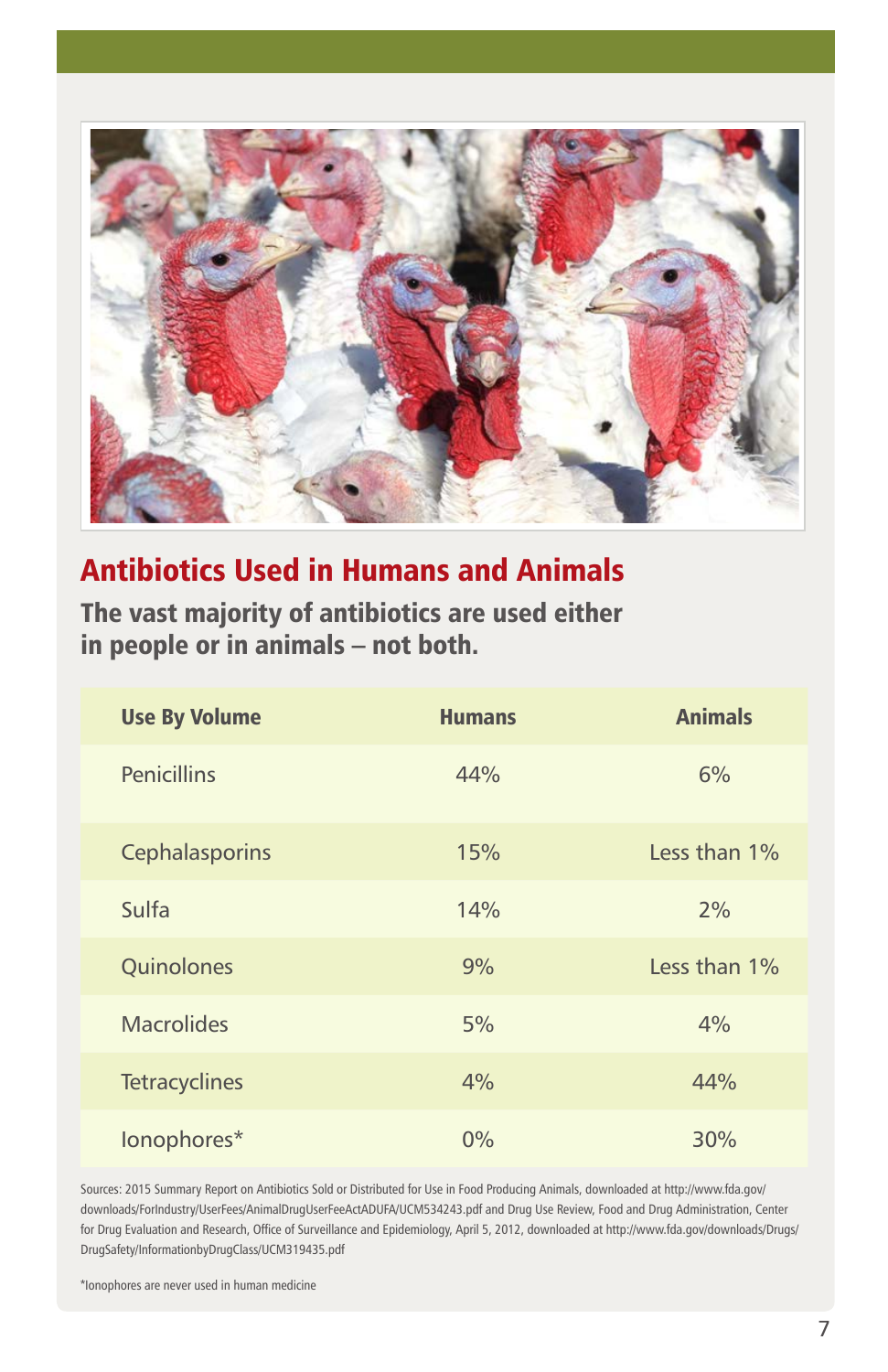## Residues Monitored by USDA

Whenever an antibiotic is given to a food animal, a strict waiting or "withdrawal" period is required before that animal can be processed into meat or poultry. USDA's Food Safety and Inspection Service (FSIS) conducts a monitoring program to ensure that antibiotics are effectively eliminated from animals' systems and that no unsafe residues are detected in meat and poultry.<sup>7</sup>

When illegal antibiotic residues are detected, NAMI and its members support rapid trace back and corrective actions, like removing that product from the food supply and providing immediate feedback to producers, to correct the problem.

## Overall Trends in Use

Media reports often cite the total amount of antibiotics used in animals in a given year and sound alarms if it reflects an increase over the previous year. However, looking at the total

Meat and poultry producers recognize the confusion and concern that exists around antibiotic use in meat and poultry production.

volume used is a poor measure of appropriate use because livestock herds and poultry flocks shrink and expand with feed costs and other marketplace factors. Larger herds and flocks will, inevitably, require more medical treatment. In addition, if a contagious disease has impacted our herds and flocks, more antibiotics may be required that year.

## Choices in the Marketplace

All meat and poultry products are inspected before they are sold. This should provide assurance that products are safe. However, some consumers with concerns prefer to buy other products derived from animals never given antibiotics.

<sup>6</sup> USDA National Residue Monitoring Program, http://www.fsis.usda.gov/Science/Chemistry/index.asp

<sup>\* 2010</sup> and 2011 Summary Report on Antimicrobials Sold or Distributed for Use in Food Producing Animals, U.S. Food and Drug Administration; U.S. Department of Agriculture livestock herd and poultry flock data. Trend calculated by dividing total antibiotic use in livestock and poultry in 2010 by combined herd and flock inventories in 2010 and repeating the calculation using 2011 data. Data show a decline from 2010 to 2011.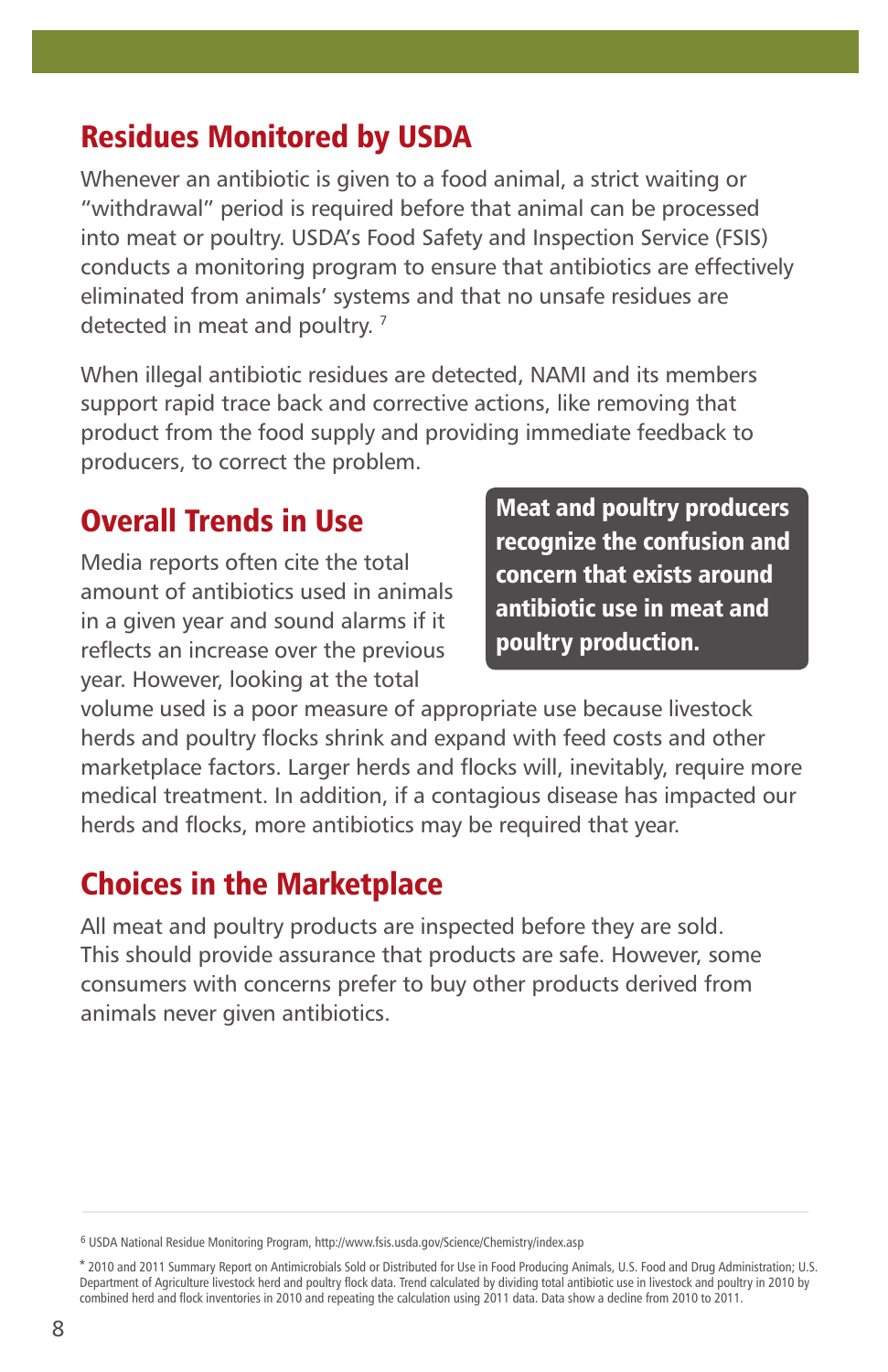

#### Common choices in the marketplace include:

**Organic** — the National Organic Program (NOP) requires that livestock or poultry are never given antibiotics. When an animal becomes ill on an organic farm and requires antibiotics – an event that is not unusual – that animal is treated and sent into a conventional production system and will not bear an organic label.

**'Raised Without Antibiotics' or Similar Claim** — these products are derived from animals raised without antibiotics. While this parallels organic production, these products may be derived from animals raised on farms that are not certified organic or that would not meet the NOP standards for other reasons.

**Conventional (no special claims)** — may be derived from livestock or poultry given antibiotics for treatment, control, or prevention of disease, but a waiting period must pass before that animal is processed.

## Concluding Thoughts

Meat and poultry producers recognize the questions that exist around antibiotic use in raising animals for food. While antibiotics are a critical health care tool that should be administered under veterinary oversight, we also know that using antibiotics judiciously is our responsibility...and your expectation. We take our responsibility seriously.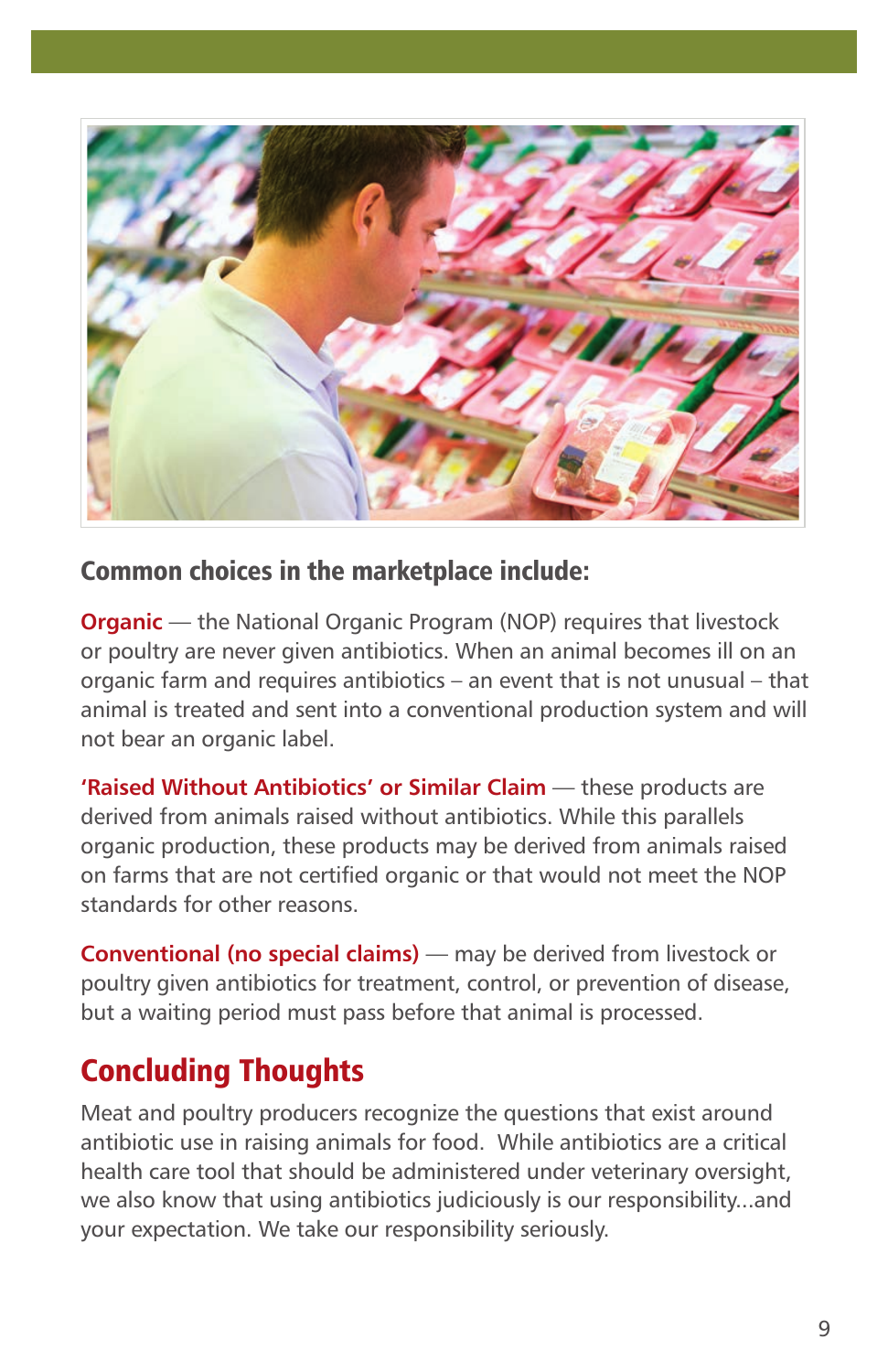#### "Antibiotics wouldn't be required if animals were raised differently in conditions that were less crowded or more sanitary."

Livestock and poultry farmers aim to raise all animals in conditions that promote their health, from fresh water and nutritious feed to clean living conditions. While some products, like organic products and those that make a 'no antibiotics' claim, may create the impression that antibiotics were not needed, the fact is, animals in all production systems become sick at some time, just like all people do. Some labeling or certification programs specify only animals that were never treated with antibiotics will qualify.

Organic meat and poultry products are good options that some consumers choose, but organic systems do not make antibiotics unnecessary. Animals do become ill in these operations; they are simply no longer organic once they are treated with antibiotics.

Once well again, and after the required post treatment waiting period has passed, they must be processed as part of the "conventional" meat supply.

#### "80 percent of antibiotics are used in animals."

This is one of the most common claims cited by media and by some activists and it lacks context. The number was created by comparing human and animal numbers that FDA cautioned against comparing.<sup>8</sup> If you choose to accept the numbers, consider these facts:<sup>9</sup>

Each year, more than 30 million cattle, 100 million hogs, 200 million turkeys and eight billion chickens are processed in the U.S. The combined weight of livestock and poultry in the U.S. is more than triple the combined weight of American men and women. A 1,200 pound steer is equal to roughly six

The fact is, animals in all production systems become sick at some time, just like all people do.

men, for example. If a steer needs treatment for pneumonia, common sense will tell you that it will require a larger dose. Similarly, it is logical that our combined U.S. livestock and poultry herds and flocks will require more antibiotics by volume than our combined human population. While these are crude calculations about antibiotic use and dosing, they reveal the misleading nature of the "80 percent of antibiotics are used in animals" claim. It's notable that the CDC in 2013 said overuse of antibiotics in humans is the leading contributor to resistance.

<sup>8</sup> Food and Drug Administration Web site, accessed February 24, 2014, http://www.fda.gov/AnimalVeterinary/NewsEvents/CVMUpdates/ucm338178.htm

9 Food and Drug Administration Summary Report on Antimicrobials Sold or Produced for Use in Food Producing Animals, 2010 http://www.fda.gov/downloads/ForIndustry/UserFees/AnimalDrugUserFeeActADUFA/ucm277657.pdf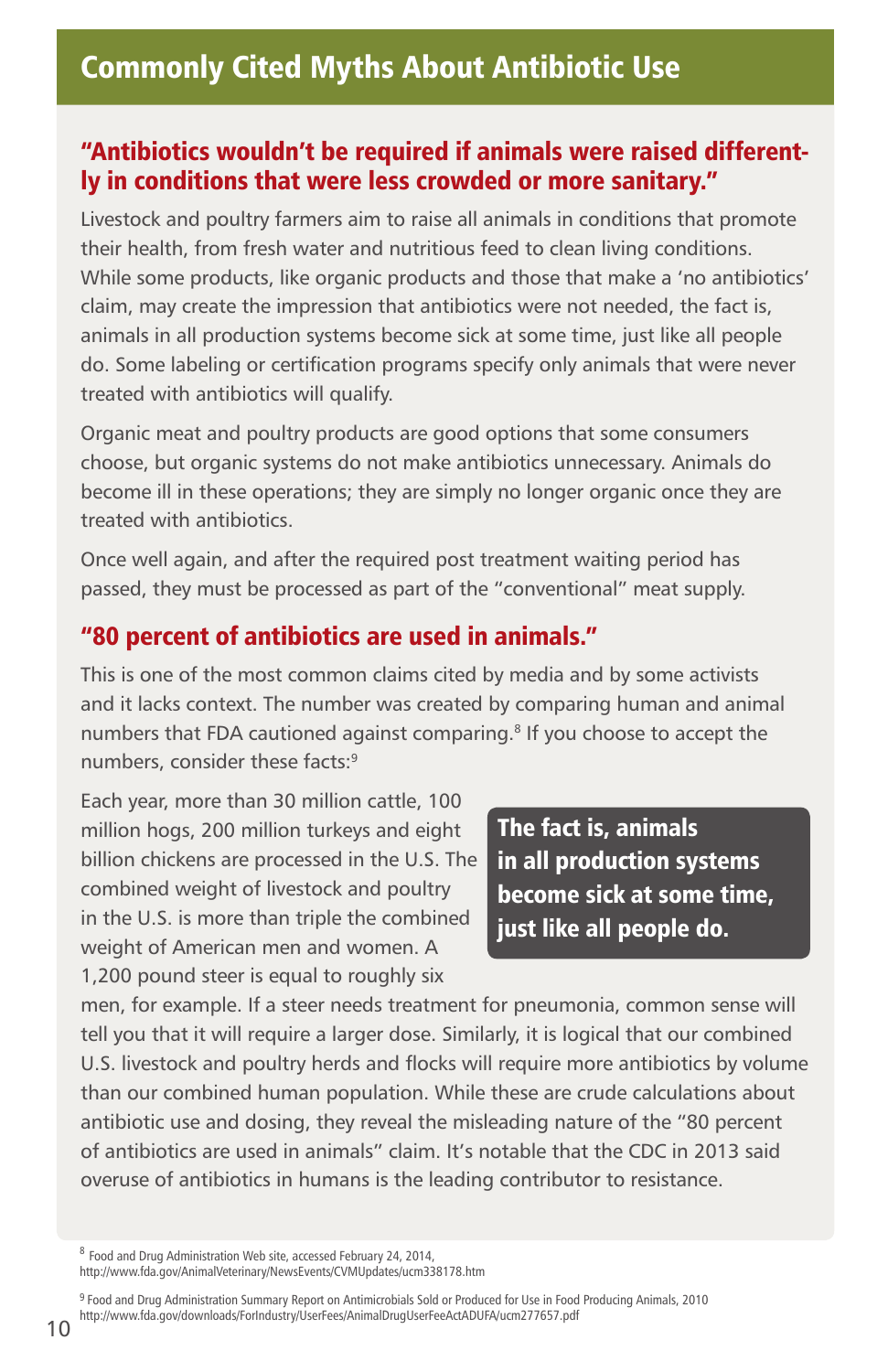#### "Antibiotics may become ineffective in humans if they are given to food producing livestock and poultry."

When used judiciously, antibiotics are part of a farmer's and veterinarian's toolbox to maintain animal health. The vast majority of antibiotics are used either in people, or in animals, but not both.

According to FDA, the largest category of sales in animals is tetracycline at 43 percent of the total volume, and ionophores, at 29 percent of the total volume. Ionophores are never used in human medicine and cannot contribute to human antibiotic resistance. Tetracyclines comprise only four percent of the total volume of sales for humans.

Three compounds−penicillin, fluoroquinolones and cephalosporins−comprise 70 percent of the total sales for humans, while two different compounds−tetracyclines and ionophores−comprise 70 percent of the total volume sold for animals. The claim that the vast majority of the most "medically important" antibiotics are used in animals is not supported by the data.

#### "Antibiotic resistant infections in humans like MRSA often come from meat and poultry products."

Actually, most human antibiotic resistant infections are acquired in hospitals and other residential health care facilities. The common use of antibiotics in hospitals, by necessity, means that more antibiotic resistant bacteria are present in the environment. In the hospital setting, people are often immune-compromised making them more susceptible to bacteria in the environment.

According to CDC, the most serious methicillin-resistant *Staphylococcus aureus* (MRSA) infections are associated with a healthcare exposure<sup>10</sup> and the remainder are typically community acquired through contact with an infected person. CDC's web site notes, "Anyone can get MRSA through direct contact with an infected wound or by sharing personal items, such as towels or razors, that have touched infected skin. MRSA infection risk can be increased when a person is in activities or places that involve crowding, skin-to-skin contact, and shared equipment or supplies. This might include athletes, daycare and school students, military personnel in barracks, and those who recently received inpatient medical care."

Bacteria on meat and poultry, whether antibiotic resistant or not, are destroyed through cooking. That means that basic safe handling practices in the kitchen, like hand washing, separating raw and ready to eat foods and thorough cooking, are your best line of defense.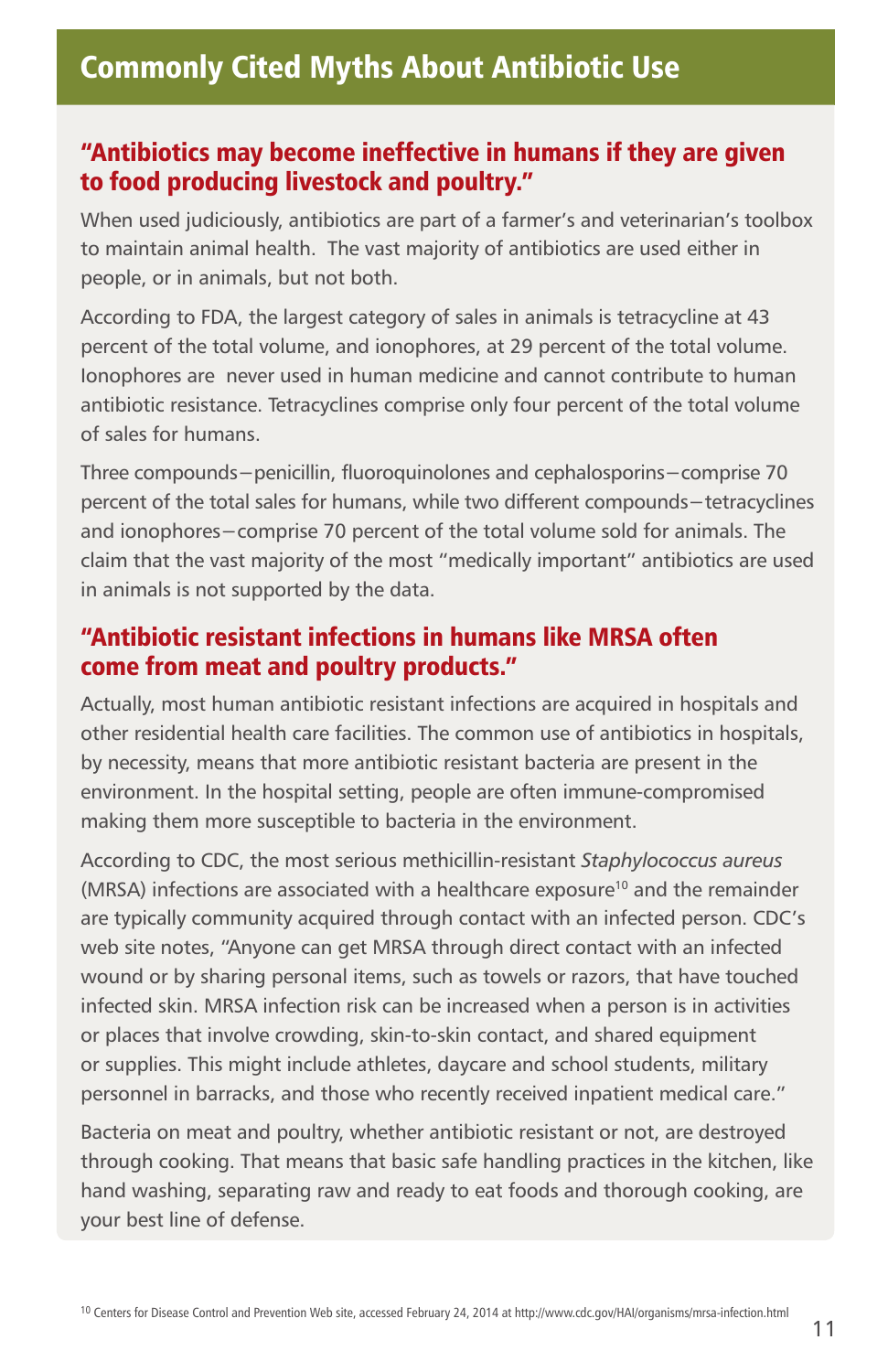#### "Antibiotic resistant bacteria are increasing on U.S. meat and poultry products."

USDA Food Safety and Inspection Service (FSIS) sampling data show that bacteria on raw meat and poultry products are decreasing across the board −not increasing. The objective of every meat and poultry processor is to eliminate pathogenic bacteria on products before they are consumed.

The National Antibiotic Resistance Monitoring Program System (NARMS)<sup>11</sup> also shows that the bacteria found on some raw meat and poultry are declining in the wake of changes in meat and poultry production practices. A recently published scientific report found that among specific pathogens, resistance to several of the critical antibiotic classes has not expanded. 12

It's also worth noting that while bacteria may become resistant to one antibiotic, that does not mean they are resistant to all. It's very rare in human medicine that any infection cannot be treated with an antibiotic. The rules of nature suggest that bacteria will always exist on fresh meat and poultry products at some low level and some of these bacteria will have become resistant to some antibiotics they have encountered. The most important questions to answer are 1) Are these bacteria causing illness, and 2) Can they be treated?

The FDA's Center for Veterinary Medicine has been clear on this issue: "It is an oversimplification to conclude that resistance in any bacterium is problematic for human health. Some bacteria are naturally resistant to certain drugs…Describing certain bacteria that are resistant to one, or even a few, drugs as 'superbugs' is inappropriate. Rather, 'superbugs' are pathogens that can cause severe disease and are very difficult to treat."13

<sup>11</sup> 2010 Retail Meat Report, National Antimicrobial Resistance Monitoring System, www.fda.gov

<sup>12</sup> Doyle, M.P, Loneragan, G.H., Scott, H.M., Singer, R.S., Antimicrobial Resistance: Challenges and Perspectives, Comprehensive Reviews in Food Science and Food Safety, Vol. 12, 2013.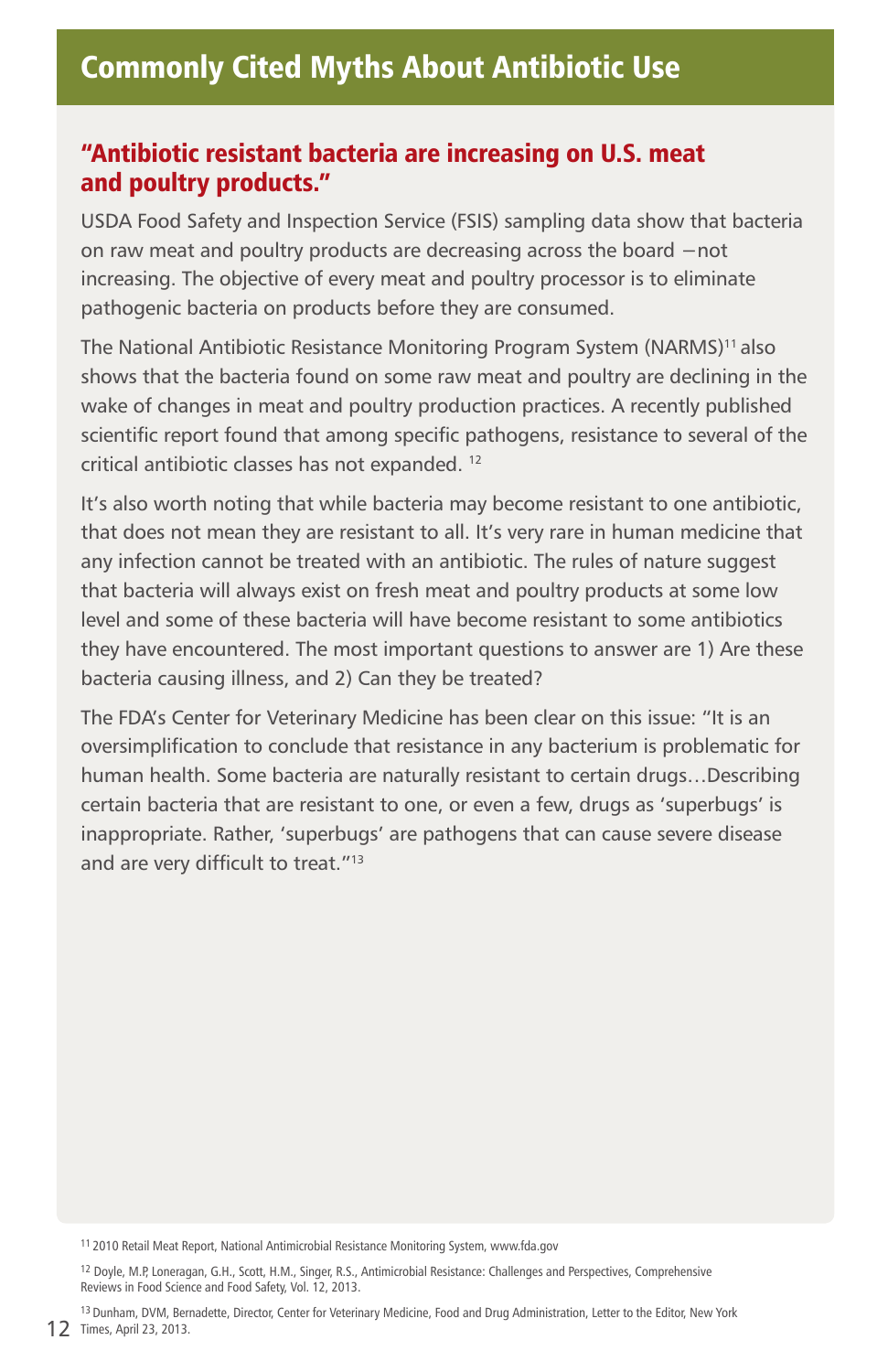#### Glossary of Terms

**Antimicrobial resistance** — the ability of bacteria or other microbes to resist the effects of a drug after being exposed to them. This means that the drug, and similar drugs, will no longer work against those bacteria. If resistant bacteria enter the food supply, and if they are not destroyed by proper cooking, drugs normally used to treat people infected with those bacteria may not work.

**Antibiotics** — any of a large group of chemical substances, as penicillin or streptomycin, produced by various microorganisms and fungi, having the capacity in dilute solutions to inhibit the growth of or to destroy bacteria and other microorganisms, used chiefly in the treatment of infectious diseases.

**Withdrawal period** — the period before slaughter and processing when an animal may receive no antibiotics or other medications to ensure time for antibiotics to be effectively eliminated from an animal's system.

**Antibiotic residue** — an antibiotic residue is a portion of antibiotics that remains in the body after antibiotic use has been discontinued. USDA operates a residue monitoring program to ensure that meat and poultry are safe and that residues are not a public health issue.